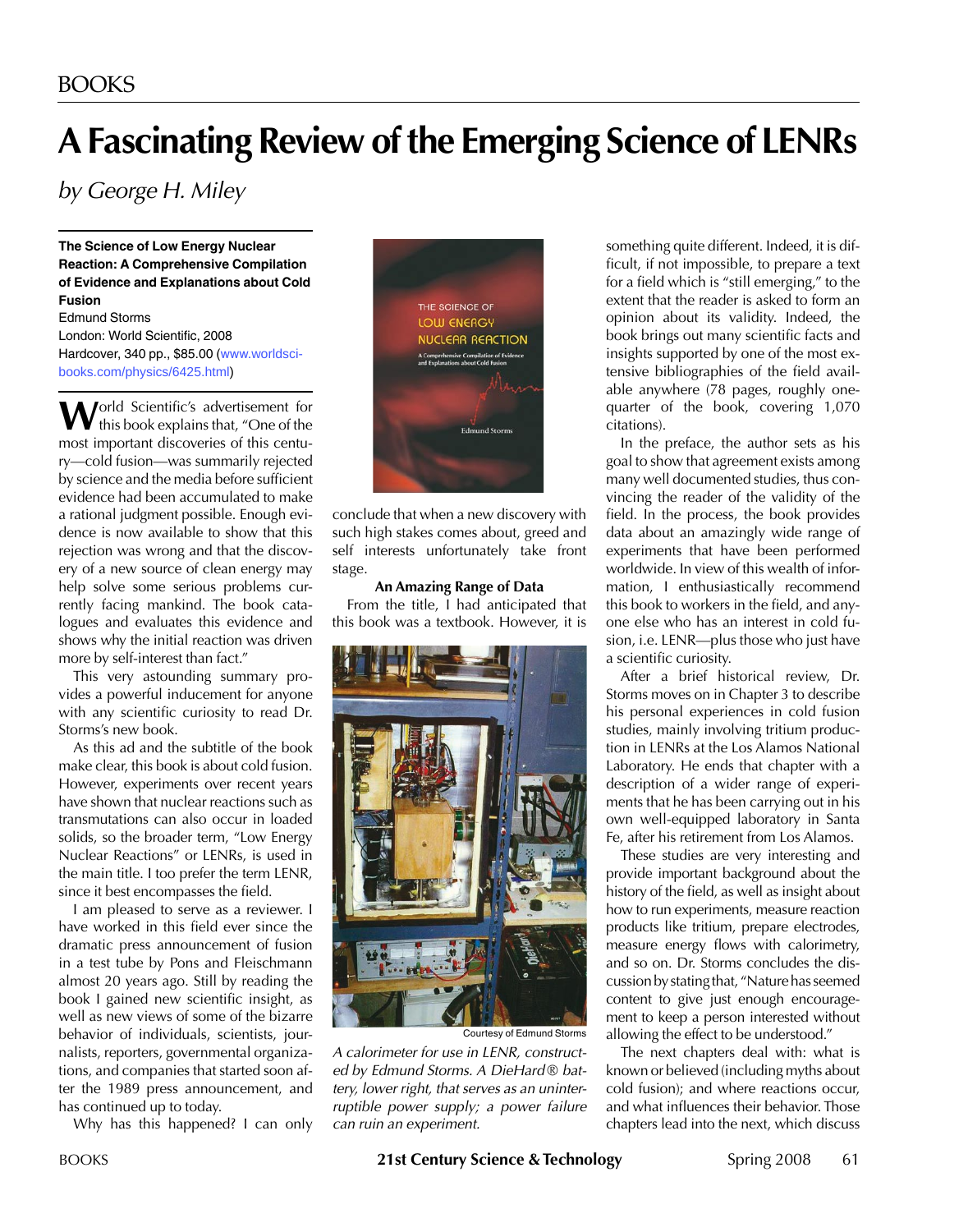possible reaction-initiating conditions, for example, laser simulation, and detection methods.

These chapters are extremely instructive about the LENR phenomenon. Yet, it is made clear that we still do not fully understand this phenomenon.

#### **The Nuclear Reactive Environment**

For example, Dr. Storms continually talks about reactions occurring in a Nuclear Reactive Environment (NRE), presumably a localized region or regions created on an electrode surface. While much evidence is presented for the existence of NRE states, there is not a prescription for creating one at will. Nor is it quite clear what the Nuclear Reactive Environment state consists of.

For example, in some cases,

impurities plating out on non-reactive platinum electrodes seem to produce such states. However, it is made clear that NRE states are created in a variety of ways that, as of yet, cannot be purposely designed into the experimental procedure in advance.Thus the author lays down a gauntlet for the researcher to define and learn how to cause and control these NREs.

Dr. Storms defends such ambiguities in the field by summarizing: "Rather than going away, as'pathological' observations are said to do, the evidence is only growing stronger." Gaining an understanding of the Nuclear Reactive Environment in LENRs represents a key next step needed for this emerging field to move ahead.

The next chapter, titled "Explanations, the Hopes and Dreams of Theoreticians," may be one of the more provocative ones, especially for theoreticians in the field. It briefly outlines a number of proposed theories and notes the author's concerns about each. These concerns are then nicely condensed into a section titled "Limitations to Theory." There the author raises four overarching limitations for LENR theories in general, stating that these must be addressed in any "successful" theory.

The initial discussion of individual theories appears, on the surface, to be quite confrontational. While the author's criticisms are clearly developed with much thought, the scientists proposing the theo-



*High school student Corissa Lee and Prof. John Dash, of Portland State University, with a cold fusion electrolytic experiment that demonstrated excess heat. Dash runs a summer internship program for high school students in cold fusion.*

ries did not have an opportunity to respond prior to publication of the book. Indeed, prior attempts to discuss limitations of the various theories in conferences and on websites have generally failed to reach any conclusions.Thus, the discussion may appear to pass judgment prematurely.

Still, the issues raised are good ones and the chapter serves its purpose. As stated by the author, "Hopefully, the summary of observations provided here combined with the Limitations listed ... will help the effort [to develop a fundamental theory]."

Two brief closing chapters provide a "summary" along with comments on "what should happen next." In that respect, it is stated that, "The cold fusion saga has revealed serious flaws in the way science and the media, both popular and scientific, handle new ideas." This book certainly provides ample examples backing up this assertion. But the reader focussed on learning science may become impatient with this discussion of people and events. It does emphasize, however, how science and the personalities involved often become so intimately intertwined that they are almost inseparable.

In closing, Dr, Storms emotionally states: "Surely these [... exhaustion of oil fields and global warming] are sufficient reasons to explore a new source of energy no matter how difficult it is to understand. Future generations will have little sympathy for a society that allowed these conditions to become worse when a better alternative might have been available, but was ignored." The implication, left to the reader to decide, is that the data presented in the book are ample evidence to conclude that cold fusion is a "better alternative."

#### **Breadth and Depth of Coverage**

One might ask if this book does a better job of convincing and explaining cold fusion than do the more than half-dozen earlier books, plus the many conference papers in the field.

First, with so many skeptics among the mainstream scientists saying that the field does not even exist, it seems amazing to have so many books in print. Most, though,

are nontechnical, intended to review the history and politics of this turbulent saga. Only recently, two researchers, Dr. T. Mizuno and Dr. H. Kozima published books (Infinite Energy Press, 1998, and Elsevier Scientific, 2006, respectively) that focus on the science over history and politics. Both authors, however, come at the subject with some biases that have grown out of their own research (but still, these books too should be read by anyone serious about the field).

While Dr. Storms devotes a whole chapter to his own research history, he also provides amazing breadth and depth of coverage of the field beyond that. His views are insightful, although at times controversial. He is not afraid to bring in subjects sometimes thought to be taboo (even by cold fusion researchers), such as the role of hydrinos in reactions and biological cold fusion. Some colleagues have even stated that the inclusion of these subjects might drive readers away from the book. To the contrary, I believe this will demonstrate to the reader that Dr. Storms tries to follow his own logic regardless of where it leads.

In conclusion, it seems appropriate to return to the author's stated goal of this book to convince the reader that the data available show that LENR is real. Certainly we cannot ignore the massive number of observations cited. Something must be happening! However, the question of re-